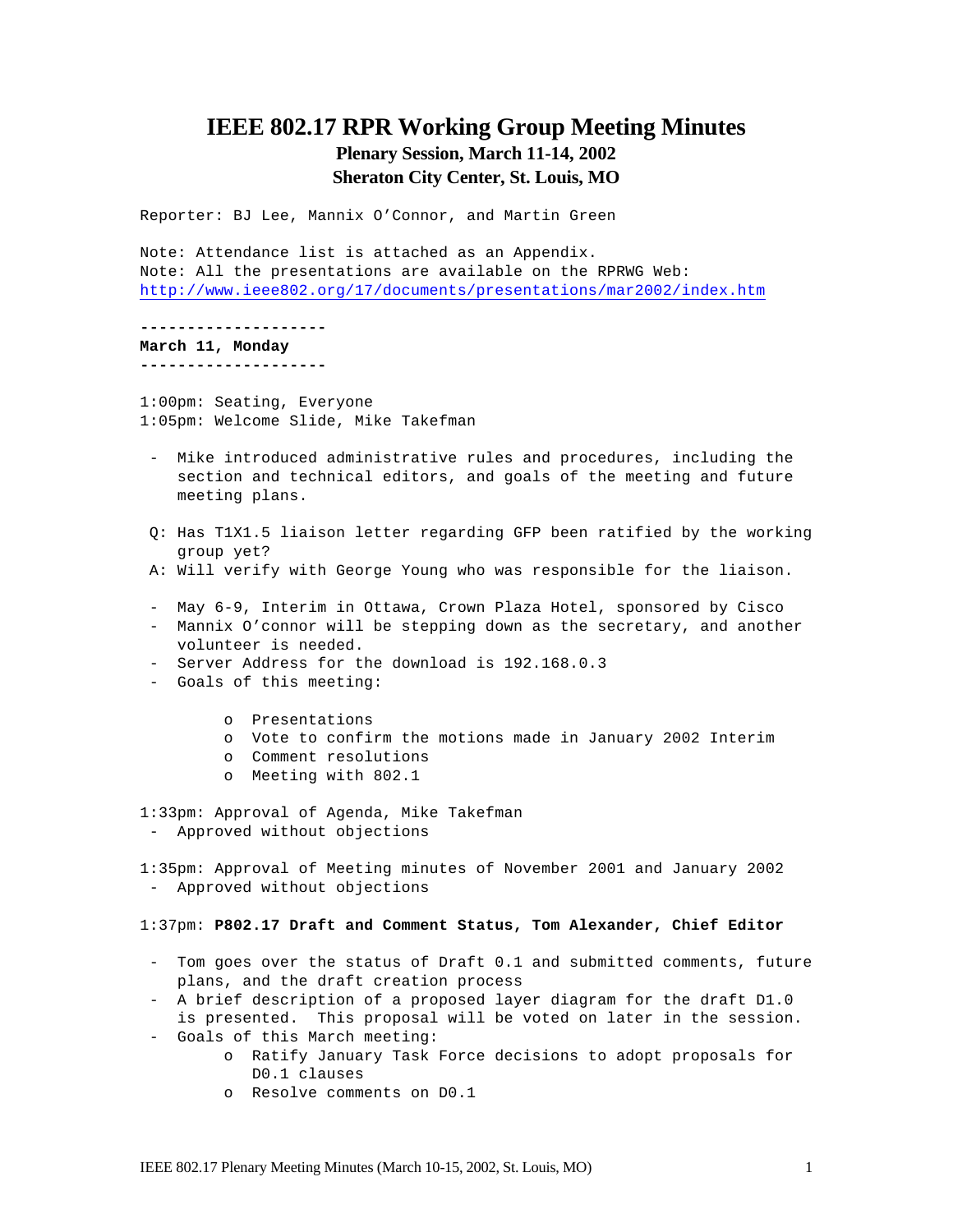o Produce instructions for generation D1.0 from D0.1

- Q What if the commenter cannot be in the section comment review meeting?
- A Commenter should arrange alternatives with the section editor as best as he/she can.

2:30pm: **Requests for Voting Rights and Membership, Mike Takefman**

- Mike goes through the present attendance list to confirm the requests for the voting and membership rights. - 33 new members have been identified

2:40pm: **Presentation - Topology Discovery Proposal, John Lemon**

- Gave a presentation on the proposed draft clause text, clause10\_topology\_jl.pdf
- Q: Why the broadcast needs to be periodic and not by hop-by-hop?
- A: To avoid processing overhead at each station, including delays.
- Q: Topology discovery and protection are two separate protocols for different purposes. As a result, combining two is not a good idea?
- A: The proposed text itself does not explicit mention such mandate. It is one of the contentious discussion items.
- Q: Have you considered the cases where there are failure conditions under topology broadcast?
- A: Yes, for example, TTL is not decremented under the wrap condition.
- Q: Why is the "back off" necessary?
- Q: Why is "wrapping" needed in addition to "steering?"

3:05pm: Chair and Vice Chair Election, Mike Takefman

Motion 2002-03-11-01 (Time 3:05pm)

To affirm Bob Love as Vice Chair of 802.17

M: Jim Mollenaur S: Khaled Amer

Passed by Acclamation.

Motion 2002-03-11-02 (Time 3:08pm)

To affirm Mike Takefman as Chair of 802.17

M: Steve Wood

S: Yong Kim

Passed by Acclamation.

3:10pm: Break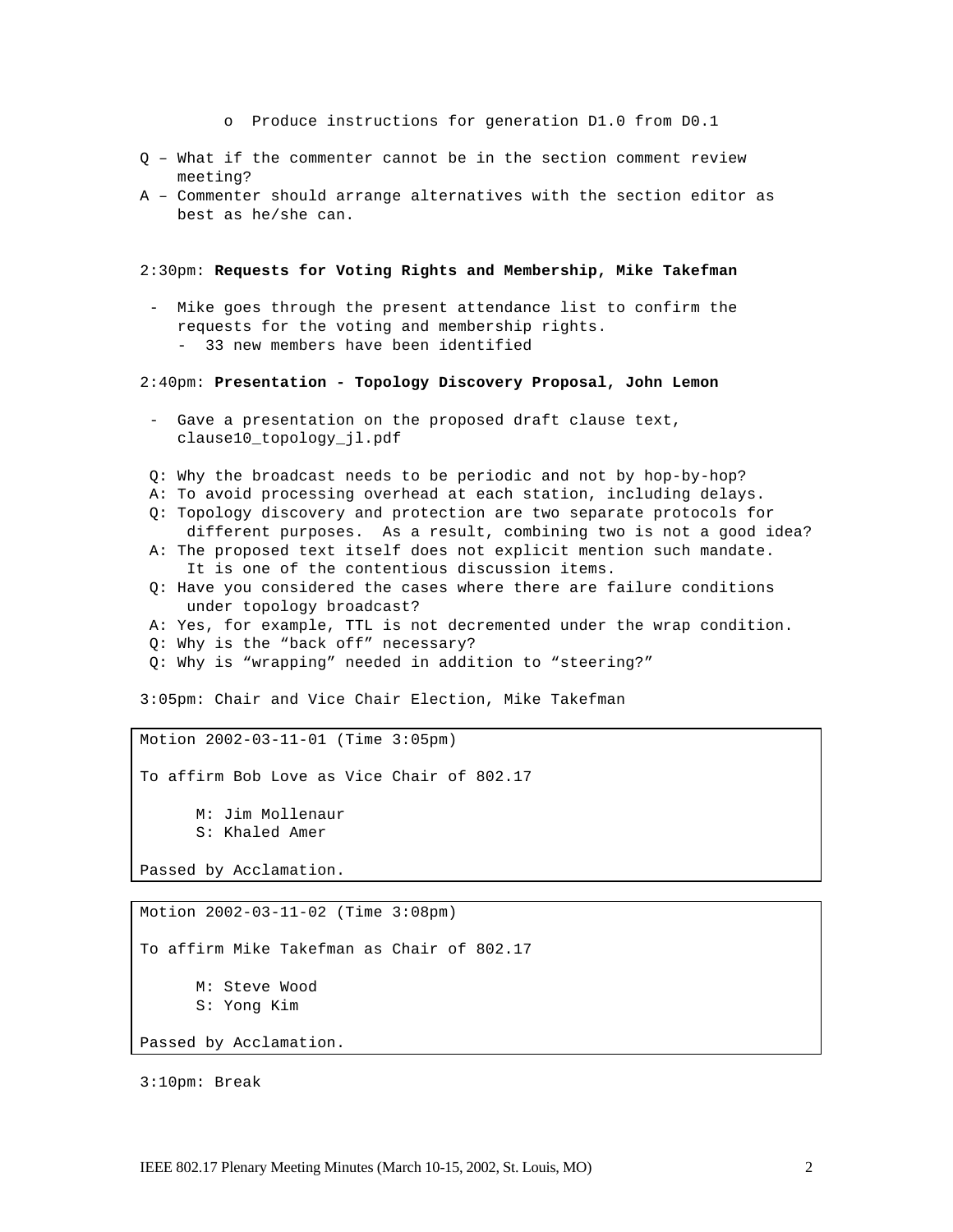#### 3:30pm: **Presentation – Critical Review of All MAC Proposals, Harmen Van As, Vienna University of Technology**

- Presented an analysis of all the existing MAC protocols, pointing out that proper performance evaluations for informed decision has yet to be done.
- 4:10pm: **Presentation Cyclic Demand Advertisement Boosts RPR MAC Performance, Jon Schuringa, Vienna University of Technology**
- Presented simulation results of the cyclic demand reservation MAC algorithm.

### 4:30pm: **Presentation – Achieving High Performance with Darwin's Fairness Algorithm, Ed Knightly, Rice University**

- Presented a reference model (RIAS Ring Ingress Aggregated with Spatial reuse) for MAC fairness algorithm benchmarking, and also proposed that the fairness algorithm feedback be made general for any enhancement algorithm to be also compliant. Similar example for such liberal compliance is ATM ABR where both the explicit rate and FECN/BECN algorithms are considered compliant.
- Comment: The performance result showing throughput oscillation is that of Gandalf, not of Darwin.
- A: Yes, correct. We do not have a complete Darwin model yet.
- Q: Have you thought about the interoperability issue between different MAC fairness algorithms, if you allow more general feedback specification?
- A: It needs more investigation, of course.
- Q: How could you accurately estimate the dynamic input rates with or without smoothing?
- A: It turned out that within link delay of 0.1ms, no smoothing was necessary.
- 5:20pm: **Presentation Performance Comparison of MAC Proposals, Jon Schuringa, Vienna University of Technology**
- Presented performance results comparing various MAC fairness proposals.
- 5:40pm: **Presentation Proposal for Alternate Text for Clause 7, Rhett Brikovskis**
- Briefly mentioned that there is a proposed alternative text for clause 7 (took 2 minutes without a slideware!)
- 5:42pm: **Presentation Setting Bandwidth Allocations, David James, Cypress**
- Presented a discussion on bandwidth allocation issues.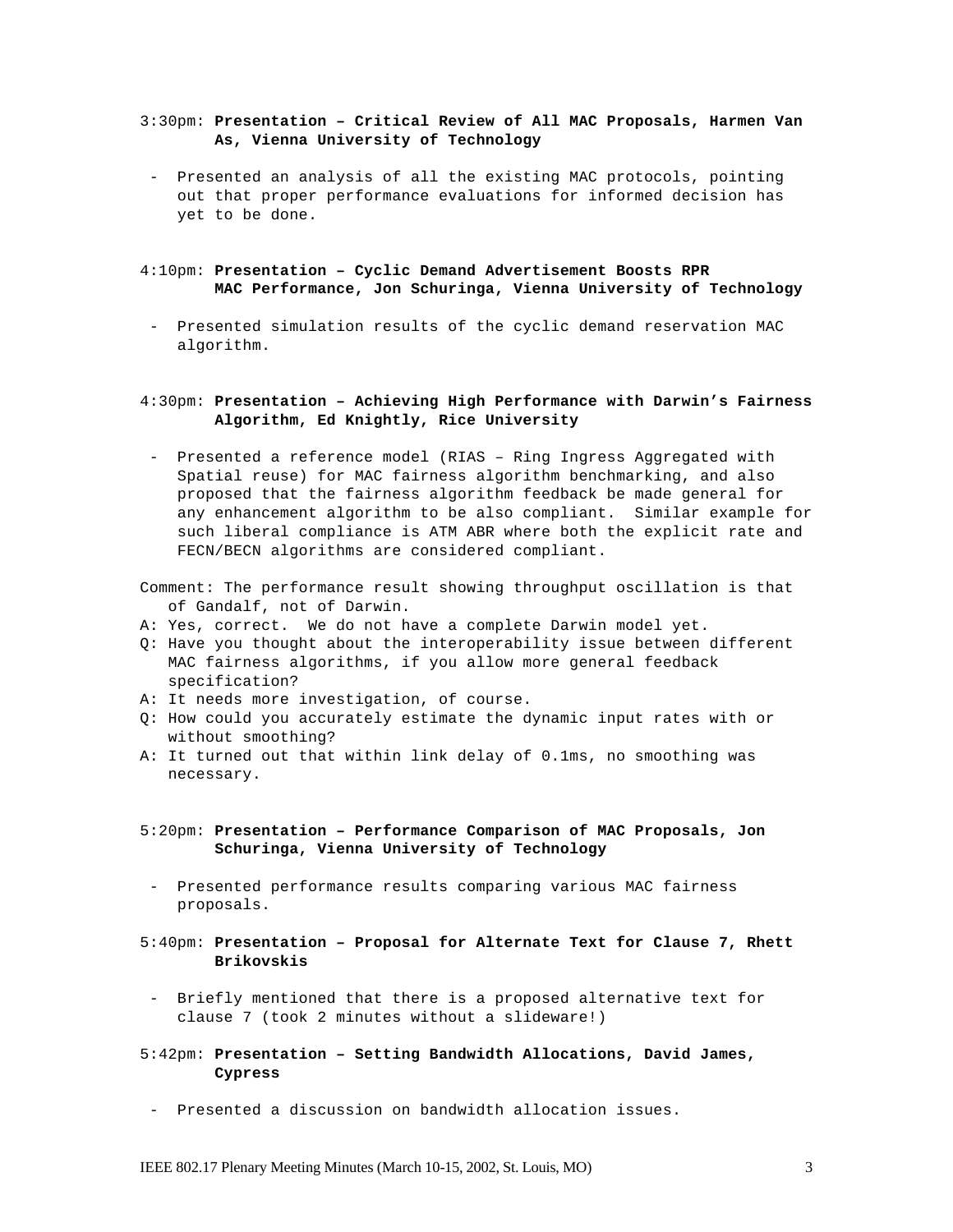6:00pm: RPRWG Adjourns for the day.

**--------------------- March 12, Tuesday ---------------------**

8:00am: Seating, Everyone 8:05: Agenda Scrub, Mike Takefman

8:10am: **Presentation – Developing State Machines for 802.17, Anoop Ghanwani, Lantern Communications**

8:40am: **Presentation – Time of Day Synchronization, David James, Cypress**

- Presented a proposal to use the time of day information for clock synchronization.

#### 9:10am**: Presentation – 802.17 MAC and Station Identification Analysis, Marc Holness, Nortel**

- Presented an observational analysis of using station ID for bandwidth efficient bridging, and proposed not to support the station ID in the 802.17 MAC, or to support in the MAC client only.

10:00am: Break

#### 10:40am: **Requests for Voting Rights and Membership, Mike Takefman**

- Mike goes through the present attendance list to confirm the requests for the voting and membership rights again.

#### 10:45am: **Motions Approving Task Force Motions Passed During January Interim Meeting, Mike Takefman and Bob Love**

- All motions with voting results are also captured in a separate document: http://www.ieee802.org/17/documents/presentations/mar2002/index.htm
- A blanket motion is made as follows not to go through all the motions separately.

Motion 2002-03-12-01 (Time 10:50am)

Move that Draft 0.1 be accepted by the RPR 802.17 Working Group as the base document for development of the 802.17 standard. (Technical)

M: R. Love S: Necdet Uzun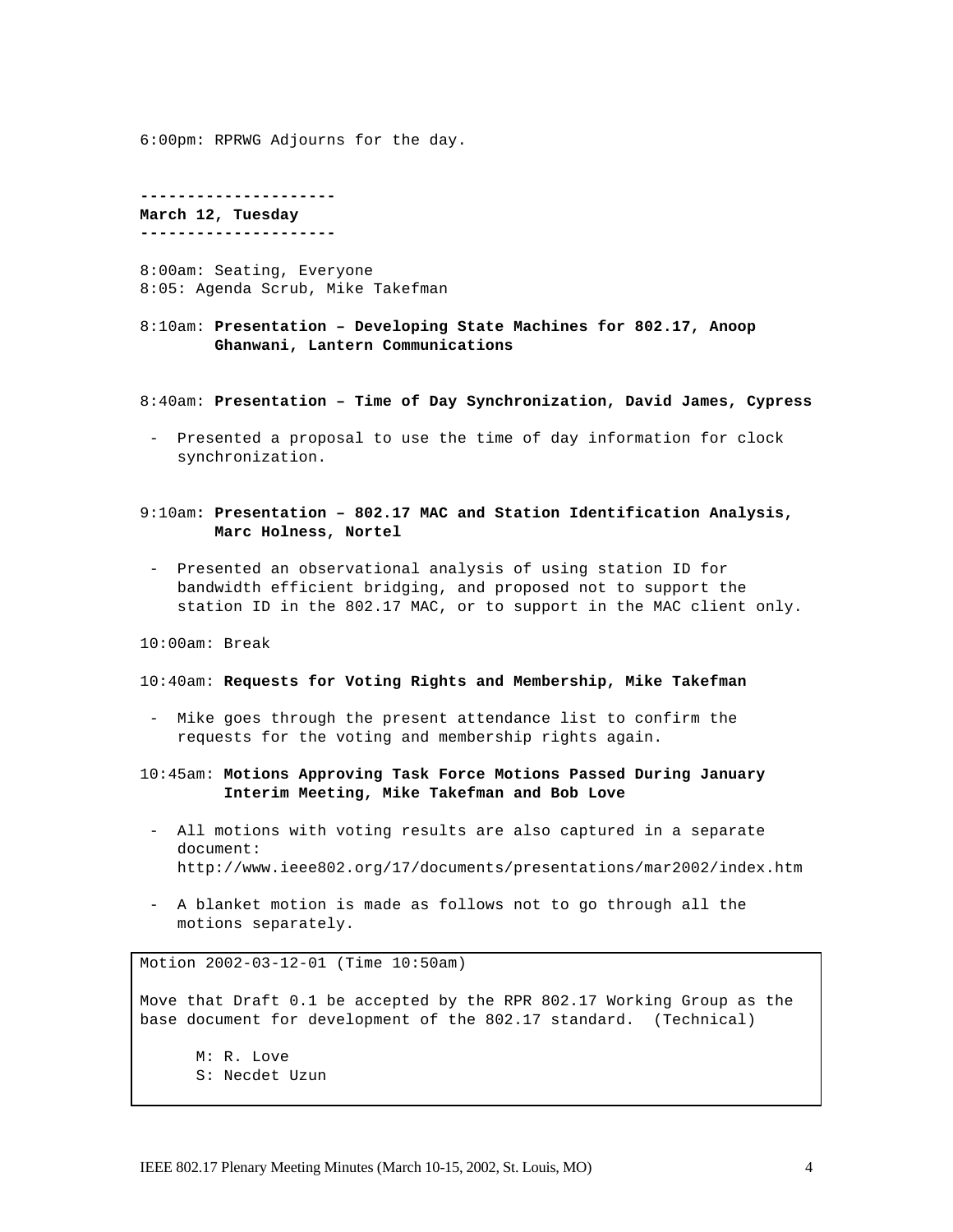| Yes: 47<br>No: 32<br>Abstain: 1<br>Motion Failed.                                                                                                                                                                                                                                                                                                                                                                                                                                                                                                                               |  |  |  |
|---------------------------------------------------------------------------------------------------------------------------------------------------------------------------------------------------------------------------------------------------------------------------------------------------------------------------------------------------------------------------------------------------------------------------------------------------------------------------------------------------------------------------------------------------------------------------------|--|--|--|
| 11:00am: Roll-call vote is requested on the motion 2002-03-12-01 by<br>Harry Peng.                                                                                                                                                                                                                                                                                                                                                                                                                                                                                              |  |  |  |
| Abstain: 1<br>Yes: 52<br>No: 32<br>Motion still failed.                                                                                                                                                                                                                                                                                                                                                                                                                                                                                                                         |  |  |  |
| Refer to the motions document for the voting result of each of<br>January motions.                                                                                                                                                                                                                                                                                                                                                                                                                                                                                              |  |  |  |
| All January motions up to "motion 29" are passed without objection.<br>Some comments on January Motion 30 regarding MAC data path and Media<br>Access Control:                                                                                                                                                                                                                                                                                                                                                                                                                  |  |  |  |
| Description in the current draft D0.1 contains<br>$\circ$<br>implementation details - also captured in the comment #118<br>If there is no alternative text for this section, this<br>O<br>section should be kept and issues to be resolved through<br>comment resolution process.<br>Process issue: Comment resolution process is only to resolve<br>$\circ$<br>the comments regarding the current MAC clause in the draft<br>D0.1. As a result, if this motion is not passed, other<br>proposals for this clause cannot be accepted through the<br>comment resolution process. |  |  |  |
| Roll-call vote is counted on the January Motion #30, and the motion<br>is failed.<br>Abstain: 4<br>Yes: 51<br>No: 34                                                                                                                                                                                                                                                                                                                                                                                                                                                            |  |  |  |
| Some comments on January Motion 36 regarding the MAC fairness<br>Performance of Darwin fairness algorithm has not been fully<br>addressed yet.                                                                                                                                                                                                                                                                                                                                                                                                                                  |  |  |  |
| January Motion #36 Passed.<br>Yes: 41<br>Abstain: 29<br>No: 2                                                                                                                                                                                                                                                                                                                                                                                                                                                                                                                   |  |  |  |
| Roll-call vote is counted on Motion 36, and the motion passed<br>without change in vote counts.<br>Motion 42 is passed without objection.                                                                                                                                                                                                                                                                                                                                                                                                                                       |  |  |  |
| Comment from the chief editor - Since the motion 30 failed, there are no<br>clauses 6 and 11 against which the motion resolutions would take<br>place. In other words, all the comments on clauses 6 and 11 are<br>not valid.                                                                                                                                                                                                                                                                                                                                                   |  |  |  |
| Announcement: Bridging Ad Hoc group will meet at 6:00 - 7:00pm.                                                                                                                                                                                                                                                                                                                                                                                                                                                                                                                 |  |  |  |
| 12:05pm: Lunch Break with some work continued                                                                                                                                                                                                                                                                                                                                                                                                                                                                                                                                   |  |  |  |
| Motion 2002-03-12-02 (Time 12:35pm)                                                                                                                                                                                                                                                                                                                                                                                                                                                                                                                                             |  |  |  |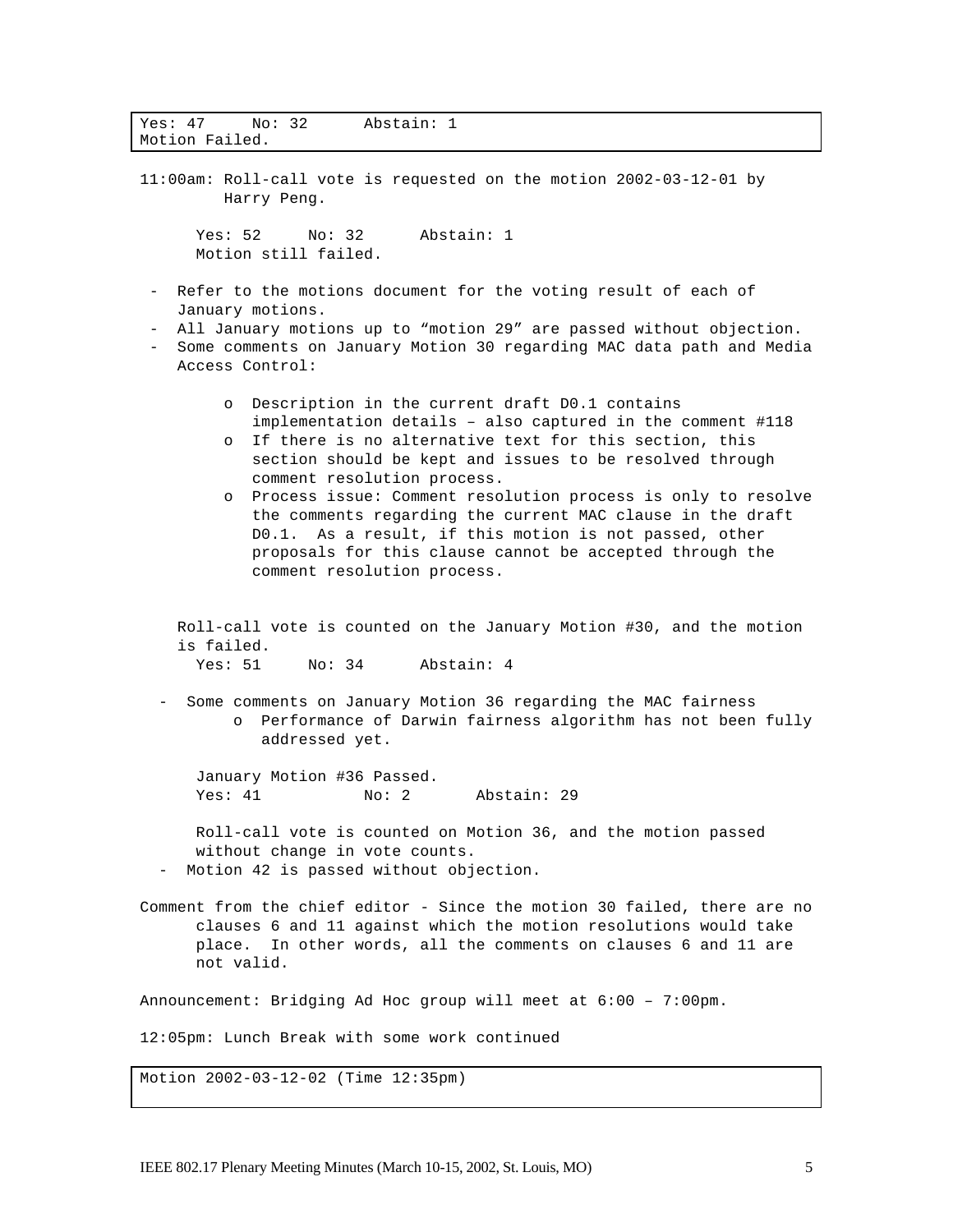Move to continue work on comment resolution for comments received on unapproved text currently present in Clause 6 of P802.17, to result in a proposal to be placed before the group on Thursday March 14th 2002 for Clause 6 of P802.17 D1.0. (Procedural) M: Tom Alexander S: Bob Love Yes: 61 No: 1 Abstain: 2 Motion Passed.

12:50: Break before the parallel comment resolution sessions.

1:30 – 6:00pm: Parallel Comment Resolution Sessions.

6:00pm: RPRWG adjourns for the day

**-----------------------**

**March 13, Wednesday**

**-----------------------**

8:00am – 5:30pm: Parallel Comment Resolution Sessions all day.

5:30pm: RPRWG adjourns for the day

**---------------------- March 14, Thursday ----------------------**

8:00am – 10:00am: Comment Resolution Sessions Continues.

10:30am: Seating and Agenda Scrub, Mike Takefman

- RPRWG common session resumes

10:40am: Editors Report and Motions, Tom Alexander

- Tom presented a progress report on previous comment resolution sessions, and proceeded resolving the remaining and outstanding comments for the final acceptance for the Draft 1.0. (Refer to Tom's slide for details.)
- Each section editors detailed the comments resolved/unresolved as follows.

11:00am: Comment Resolution Report on Section F, Marc Holness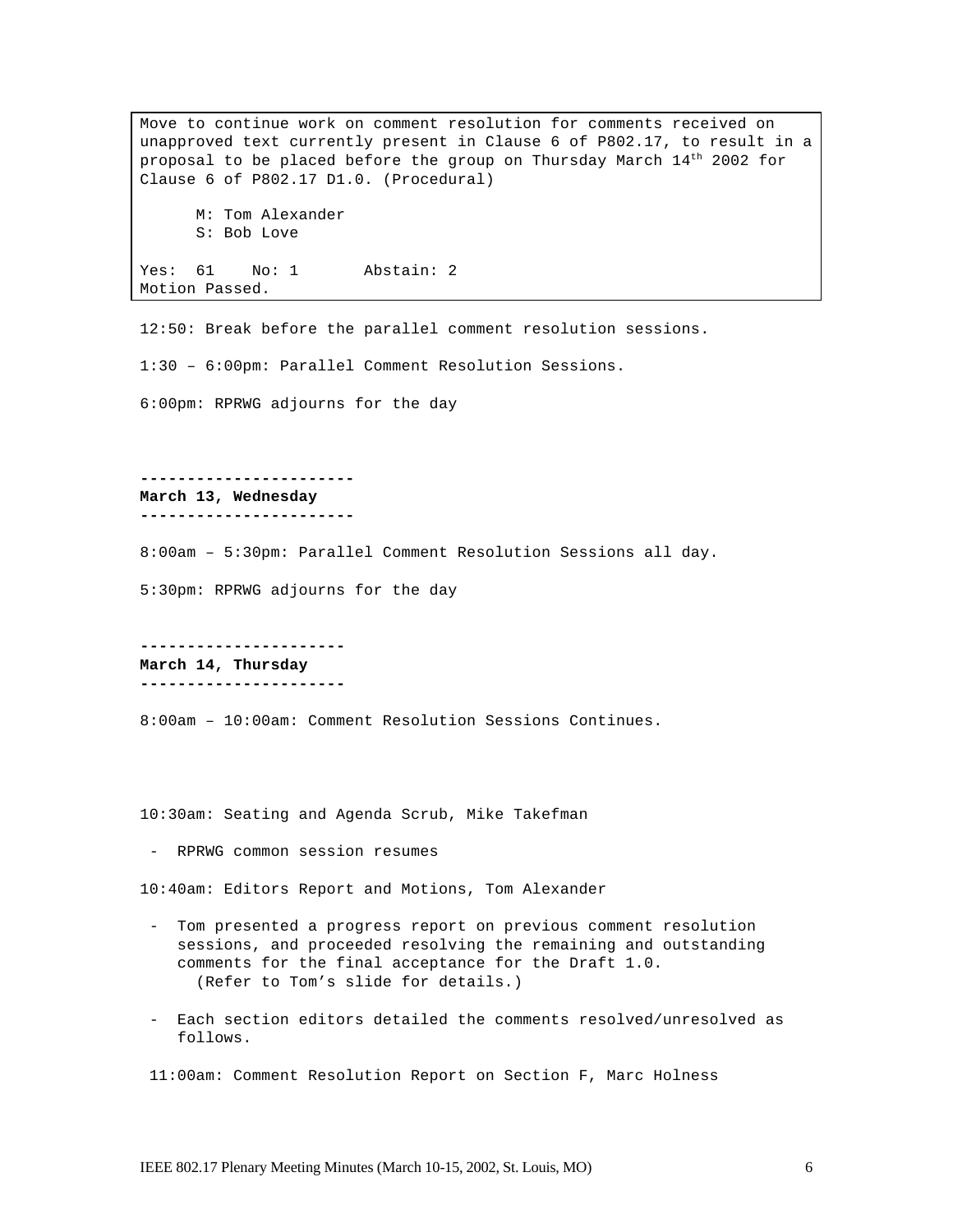Motion 2002-03-14-01 (Time 11:05am) Move to adopt all resolutions to comments on Section 7, as resolved by comment resolution ad-hoc including requests for contributions and requests to form ad-hoc groups as necessary. (Technical) M: Marc Holness S: Bob Love Y: 999 N: 0 Abstain: 0 Motion Passed by acclamation.

- Mike briefed on a hallway discussion with 802.1 group on potential issues of transparent bridging in interactions with 802.17 ring selection, protection steering, and wrapping, etc.

11:10am: Comment Resolution Report on Section 3, Rhett Brikovskis

Motion 2002-03-14-02 (Time 11:38am) Move to adopt all resolutions to comments on Section 3 (PHY), as resolved by comment resolution ad-hoc including editorial license granted, requests for contributions and requests to form ad-hoc groups as necessary. (Technical) M: Rhett Brikovskis S: Bob Love Y: 999 N: 0 Abstain: 0

Motion Passed by acclamation.

11:40am: Comment Resolution Report on Section 1 (Introduction), Bob Sultan

Motion 2002-03-14-03 (Time 11:58am)

Move to adopt all resolutions to comments on Section 1 (Introduction), as resolved by comment resolution ad-hoc including editorial license granted, requests for contributions and requests to form ad-hoc groups as necessary. (Technical)

M: Bob Sultan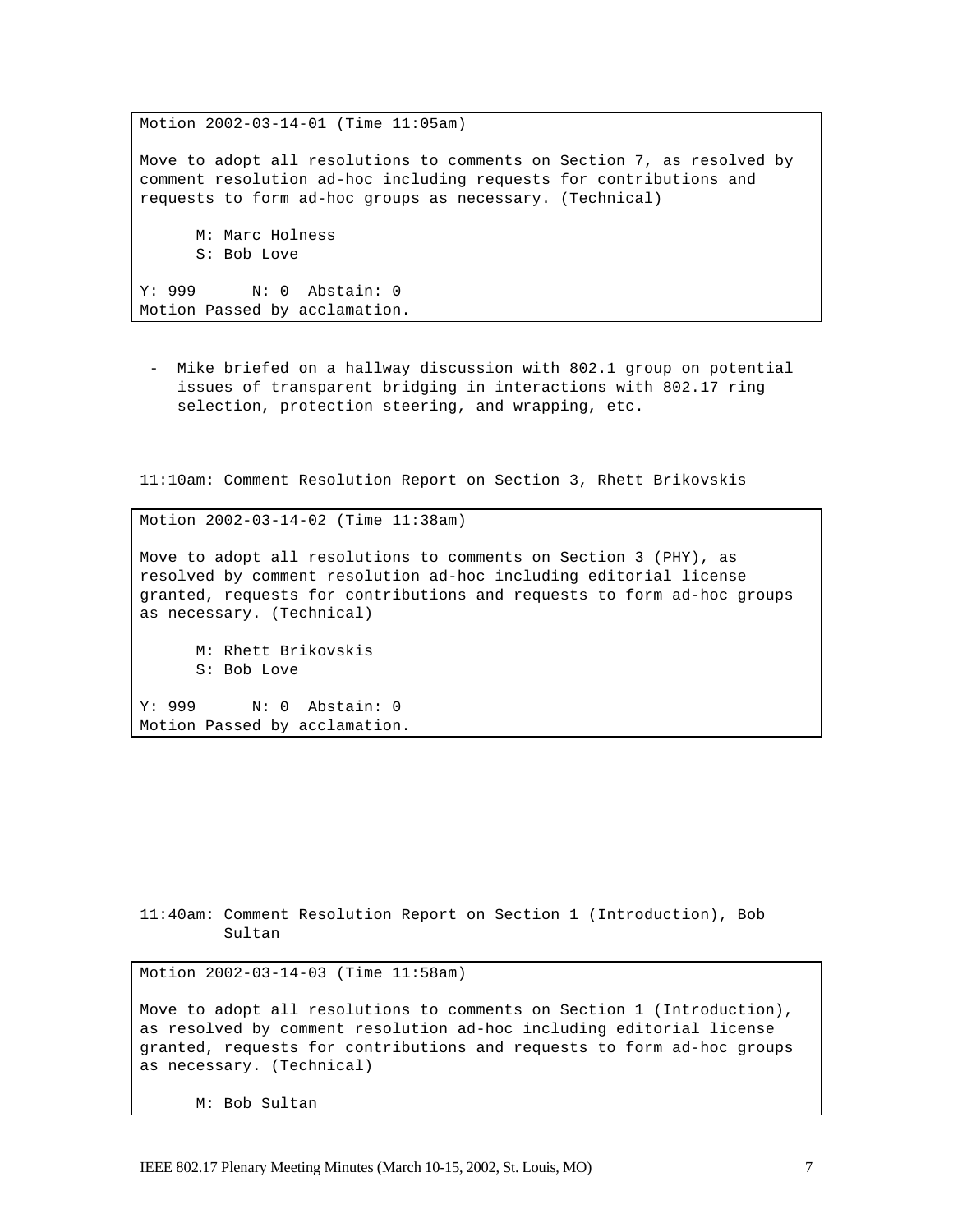S: David James Y: 999 N: 0 Abstain: 0 Motion Passed by acclamation.

12:10pm: Administrative Motions, Mike Takefman

- RPRWG authorizes the response letter to be sent to the ETSI DTM Project liaison letter received in November 2001
- Mike presented a liaison request letter from ITU-T SG17 on "Request for Comments on draft Recommendation on Multiple Services Ring." The ITU draft recommendation X.msr is available on the RPRWG web.
- RPRWG officially authorizes the response letter to T1X1.5 GFP group composed back in September 2001 Interim meeting.

12:40pm: Comment Resolution Report on Transit Buffer ad-hoc, David James

1:00pm: Comment Resolution Report on OAM&P- Clauses 12/13/E, Glenn Parsons

Motion 2002-03-14-04 (Time 1:35pm)

Move to adopt all remaining resolutions to comments on Sect 6 (OAM and Mgmt) as resolved by comment resolution ad-hoc, including editorial license, requests for contributions and requests to form ad-hoc groups as necessary. (Technical)

M: Glenn Parsons S: Peter Jones

Y: 999 N: 0 Abstain: 0 Motion Passed by acclamation.

1:40 pm: Comment Resolution Report on Topology/Protection Comment Resolution Summary – Clause 11, Jason Fan

Motion 2002-03-14-05 (Time 2:30 pm)

Move to adopt all remaining resolutions to comments on Sect 5 (OAM and Mgmt) as resolved by comment resolution ad-hoc, including editorial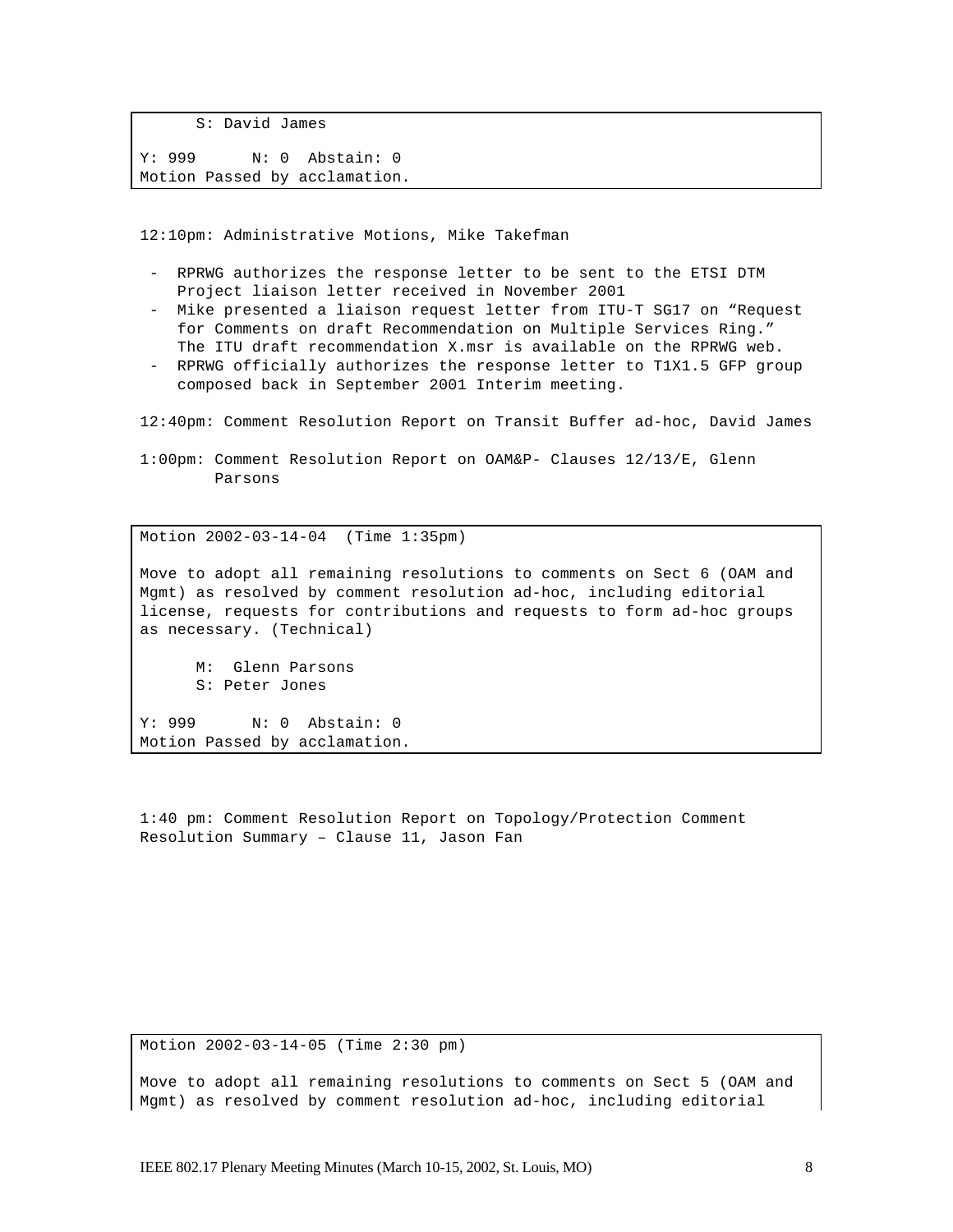license, requests for contributions and requests to form ad-hoc groups as necessary. (Technical) M: Jason Fan S: John Lemon Y: 999 N: 0 Abstain: 0 Motion Passed by acclamation.

2:45: Break

2:55 pm: Comment Resolution Report on Fairness Comment Resolution Summary – Clause , Anoop Ghanwani.

Motion 2002-03-14-06 (Time 3:25 pm)

Move to adopt all resolutions to comments on Sect 4 (Fairness) as resolved by comment resolution ad-hoc and not forwarded to the WG, including editorial license, requests for contributions and requests to form ad-hoc groups as necessary. (Technical)

M: Necdet Uzun S: Jim Mollenauer Y: 999 N: 0 Abstain: 0

Motion Passed by acclamation.

4:30pm: Editor's Report and Motions, Tom Alexander

```
Motion 2002-03-14-07 (Time 4:45 pm)
Move that the Chief Editor be given license to resolve and deal with the 
global Section 0) Editorial comments. (Technical)
     M: Tom Alexander
      S: Jim Mollenauer
Y: 999 N: 0 Abstain: 0
Motion Passed by acclamation.
```
Motion 2002-03-14-08 (Time 4:47 pm) Move that the C code annex editor be given editorial license to resolve the editorial comments against the C code annex and to update the C code annex to conform with the changes adopted for the other clauses. (Technical) M: Tom Alexander S: Necdet Uzun Y: 999 N: 0 Abstain: 0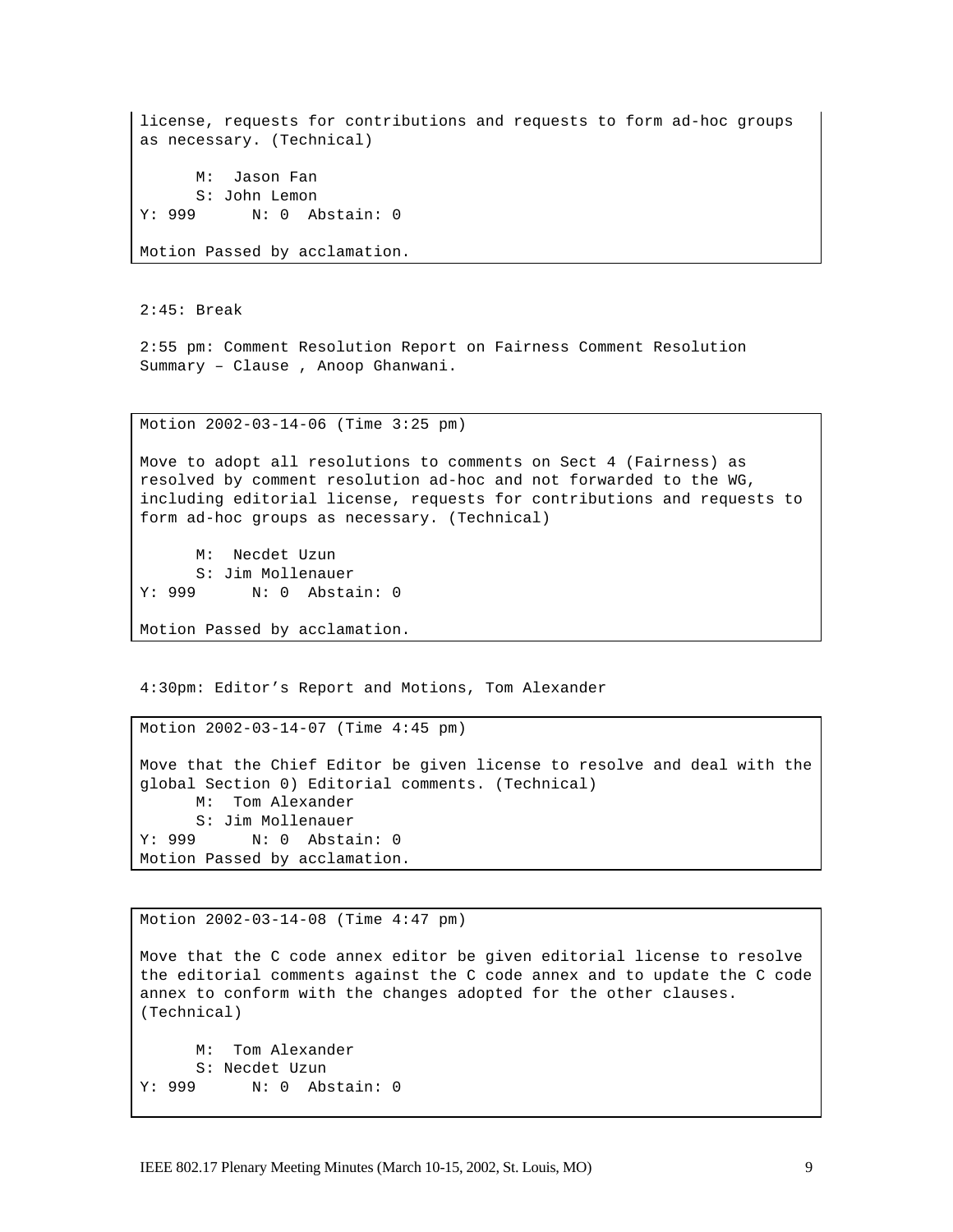Motion Passed by acclamation

Motion 2002-03-14-09(Time 4:50 pm) Move to authorize Chief Editor and Editors to create D0.2 based on D0.1 and the instructions contained within those comment resolutions that have been formally adopted by the WG. M: Nader Vijeh S: Bob Love Y: 999 N: 0 Abstain: 0 Motion Passed by acclamation

Motion 2002-03-14-10 (Time 4:55 pm)

Move to authorize chief editors to continue work on comments for Clause 6 (MAC Datapath) that were resolved and accepted by the Section 2 comment resolution ad-hoc group, with a view to presenting an updated proposal for this clause at the May 2002 meeting. The proposed text will be posted to the web site at least 1 week before the close of the comment submission period as a separate document from D0.2.

M: Raj Sharma S: Jim Mollenauer Y: 999 N: 0 Abstain: 0

Motion Passed by acclamation.

Motion 2002-03-14-11 (Time 5:09 pm)

Move Request the SEC to reconfirm Mike Takefman as Chair of the IEEE 802.17 Working Group. The working group motion to reconfirm him was approved unanimously.

M: Mike Takefman S: Tom Alexander Y: 999 N: 0 Abstain: 0

Motion Passed by acclamation.

Motion 2002-03-14-12 (Time 5:11 pm)

Move Request the SEC to reconfirm Bob Love as Vice-Chair of the IEEE 802.17 Working Group. The working group motion to reconfirm him was approved unanimously.

M: Mike Takefman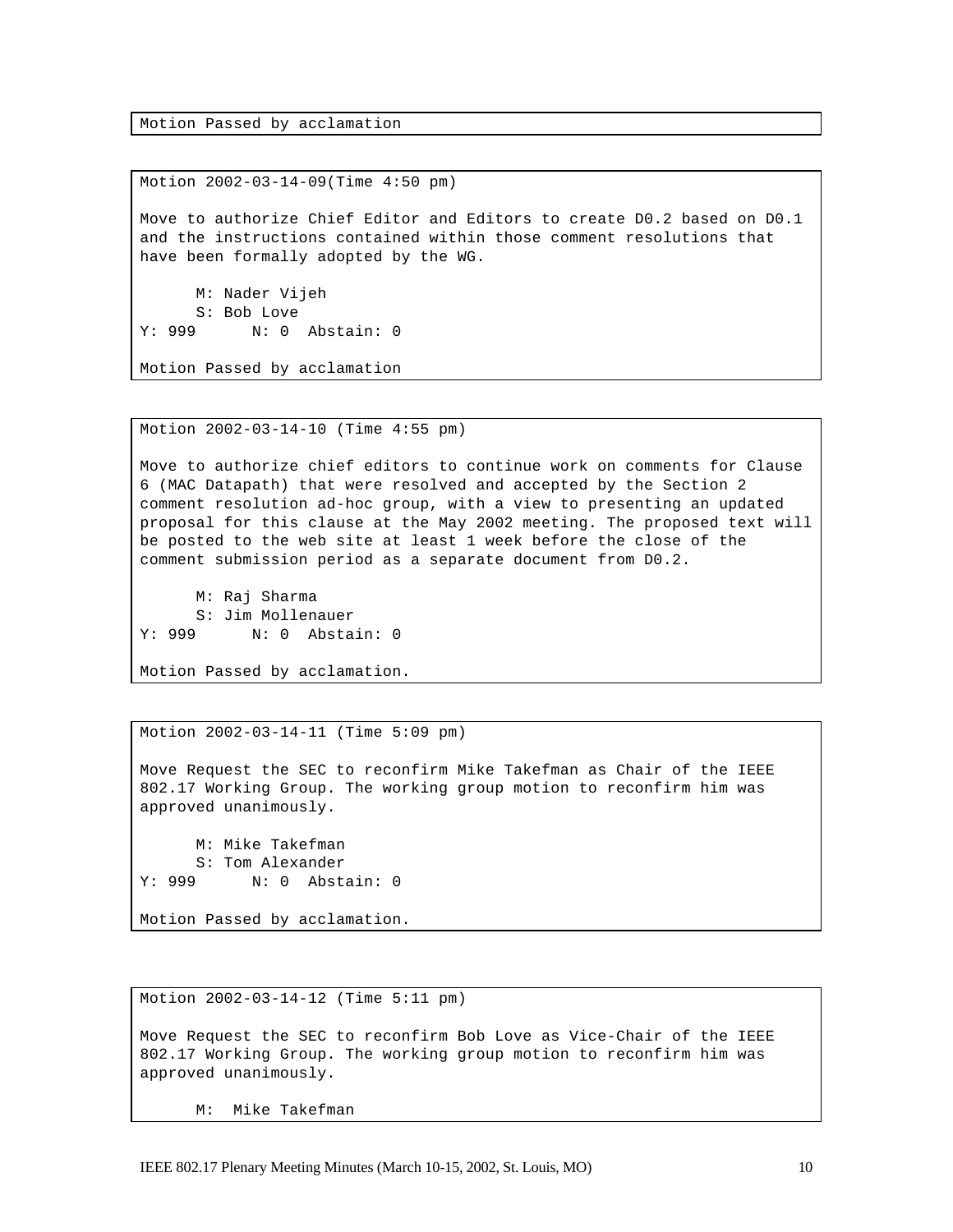```
S: Tom Alexander<br>Y: 999 N: 0 Abst.
               N: 0 Abstain: 0
```
Motion Passed by acclamation.

5:17 pm: Comment Resolution Report on MAC Comment Resolution Summary – Clauses 5,6. Jim Mollenhauer.

Motion 2002-03-14-13 (Time 3:25 pm)

Move to adopt all resolutions to comments on Sect 4 (Fairness) as resolved by comment resolution ad-hoc and not forwarded to the WG, including editorial license, requests for contributions and requests to form ad-hoc groups as necessary. (Technical)

M: Necdet Uzun S: Jim Mollenauer Y: 999 N: 0 Abstain: 0

Motion Passed by acclamation.

Motion 2002-03-14-14 (Time 5:47 pm)

Move to adopt all remaining resolutions to comments on WG-approved text for Section 2(presently consisting of Clause 5, Mac Reference Model, and Clause 8, Frame Formats) as unanimously resolve by comment resolution ad-hoc, including editorial license, requests for contributions and requests to form ad-hoc groups as necessary. (Technical)

M: Jim Mollenauer S: Lauren Schlicht Y: 999 N: 0 Abstain: 0

Motion Passed by acclamation.

Motion 2002-03-14-15 (Time 5:54 pm) Move to grant the editors license to resolve and implement all editorial commeonts on Section 2(presently consisting of Clause 5, Mac Reference Model, and Clause 8, Frame Formats) (Technical) M: Raj Sharma S: Bob Love Y: 999 N: 0 Abstain: 0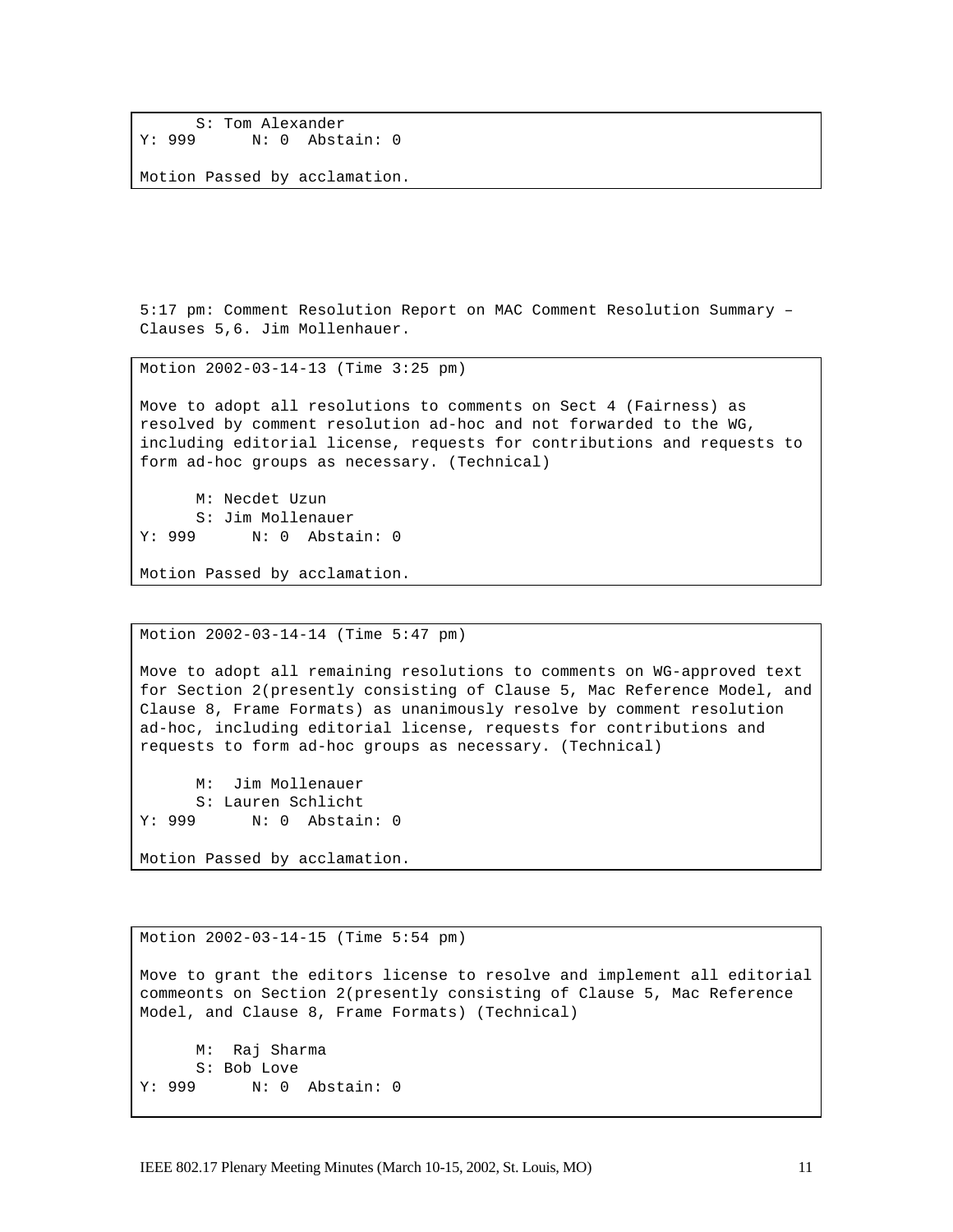Motion Passed by acclamation.

5:57PM : Adjourned.

6:00pm: End of March 2002 Plenary Meeting.

## **Appendix: Attendance List (Total: 123)**

| #            | (Attendees)                |                 |
|--------------|----------------------------|-----------------|
| $\mathbf{1}$ | Jai P.                     | Agrawal         |
| 2            | Saleh                      | Al-Araji        |
| 3            | Thomas                     | Alexander       |
| 4            | Nigel                      | Alvares         |
| 5            | Khaled                     | Amer            |
| 6            | Siamack                    | Ayandeh         |
| 7            | Vinay                      | Bannai          |
| 8            | Constantinos               | <b>Bassias</b>  |
| 9            | Med                        | Belhadj         |
| 10           | Prasenjit<br><b>Biswas</b> |                 |
| 11           | Mark                       | Bordogna        |
| 12           | Richard                    | Brand           |
| 13           | Rhett                      | Brikovskis      |
| 14           | Andrew                     | <b>Brown</b>    |
| 15           | Leon                       | <b>Bruckman</b> |
| 16           | Collier                    | Buffingtion     |
| 17           | Italo                      | Busi            |
|              |                            |                 |
| 18           | Robert                     | Castellano      |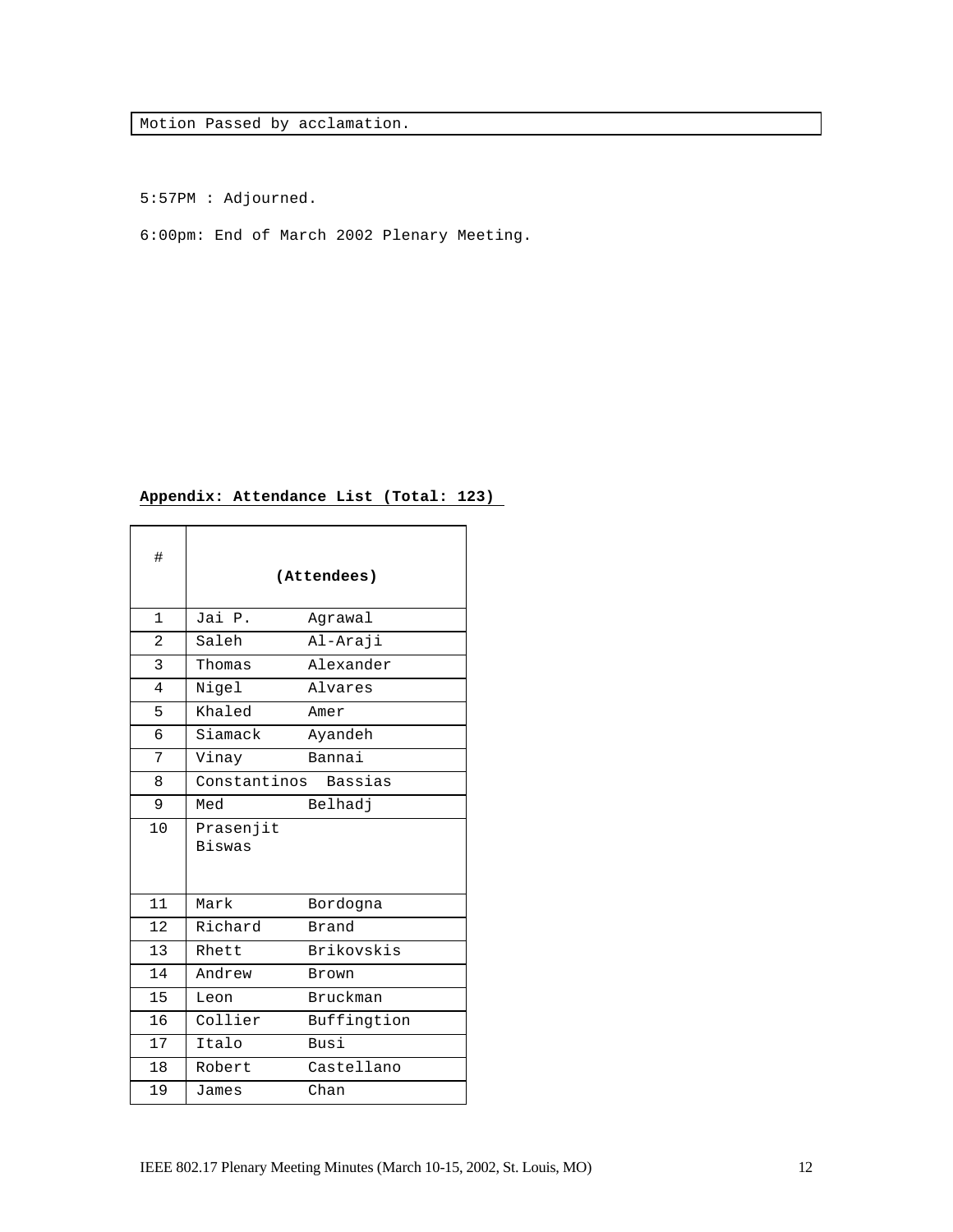| #  | (Attendees) |             |
|----|-------------|-------------|
| 20 | Babu        | Chilukuri   |
| 21 | Prminder    | Chohan      |
| 22 | Joseph      | Cordero     |
| 23 | John        | Coulter     |
| 24 | William     | Dai         |
| 25 | Spencer     | Dawkins     |
| 26 | Nick        | Edwards     |
| 27 | Igor        | Erceg       |
| 28 | Jason       | Fan         |
| 29 | Amin M.     | Farvez      |
| 30 | Chris       | Garner      |
| 31 | Anoop       | Ghanwani    |
| 32 | Stein       | Gjessing    |
| 33 | Martin      | Green       |
| 34 | Vicki       | Griffiths   |
| 35 | Samuel      | Hall        |
| 36 | Richard     | Harvey      |
| 37 | Asif        | Hazarika    |
| 38 | Tricia      | Hill        |
| 39 | Shawn       | Holiday     |
| 40 | Marc        | Holness     |
| 41 | Russ        | Homer       |
| 42 | <b>Bob</b>  | Hott        |
| 43 | Chunhua     | Hu          |
| 44 | Chang       | Huang       |
| 45 | Wai-Chau    | Hui         |
| 46 | Hiwshi      | Iwamitsu    |
| 47 | Raj         | Jain        |
| 48 | David       | James       |
| 49 | Yeonkwon    | Jeong       |
| 50 | Pankaj      | Jha         |
| 51 | Peter       | Jones       |
| 52 | Fumikazu    | Kanenhara   |
| 53 | Jim         | Kao         |
| 54 | Vasan       | Karighattam |
| 55 | Michael     | Kelsen      |
| 56 | Yongbum     | Kim         |
| 57 | Ed          | Knightly    |
| 58 | Paritosh    | Kulkarni    |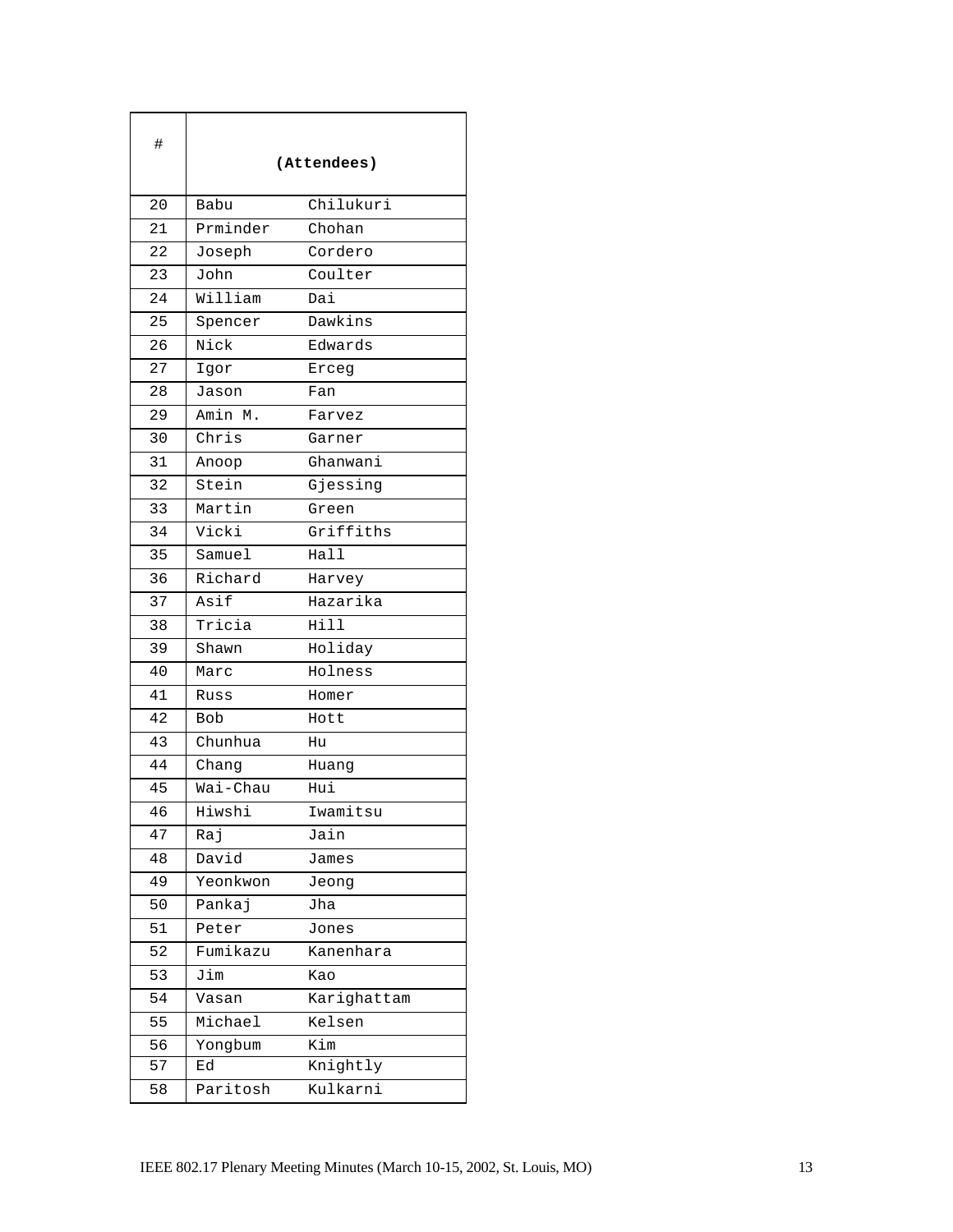| #  | (Attendees)     |             |
|----|-----------------|-------------|
| 59 | Kenneth         | Lancaster   |
| 60 | Byoung-Joon(BJ) | Lee         |
| 61 | Kangbok         | Lee         |
| 62 | John            | Lemon       |
| 63 | Jeremy          | Lin         |
| 64 | Lai-Chin        | Lo          |
| 65 | Robert D.       | Love        |
| 66 | James           | Markevitch  |
| 67 | Vittorio        | Mascolo     |
| 68 | Takashi         | Matsuoka    |
| 69 | Derek           | Mayweather  |
| 70 | Dave            | Meyer       |
| 71 | Li              | Mo          |
| 72 | Jim             | Mollenauer  |
| 73 | David           | Moore       |
| 74 | Gal             | Mor         |
| 75 | Ajit            | Ninan       |
| 76 | Mannix          | 0'Connor    |
| 77 | Fredrick        | Olsson      |
| 78 | Gary            | $0'$ Neal   |
| 79 | Fredrik         | Orava       |
| 80 | Joerg           | Ottensmeyer |
| 81 | Ken             | Owens       |
| 82 | Glenn           | Parsons     |
| 83 | Chip            | Paryzek     |
| 84 | Diane           | Patton      |
| 85 | Harry           | Peng        |
| 86 | Stevan          | Plote       |
| 87 | Tim             | Plunkett    |
| 88 | Paul            | Quesenberry |
| 89 | Lars            | Ramfelt     |
| 90 | Komal           | Rathi       |
| 91 | Mike            | Reynolds    |
| 92 | Gady            | Rosenfeld   |
| 93 | Luis            | Rovira      |
| 94 | Nirmal          | Saxena      |
| 95 | Lauren          | Schlicht    |
| 96 | Jon             | Schuringa   |
| 97 | Raj             | Sharma      |